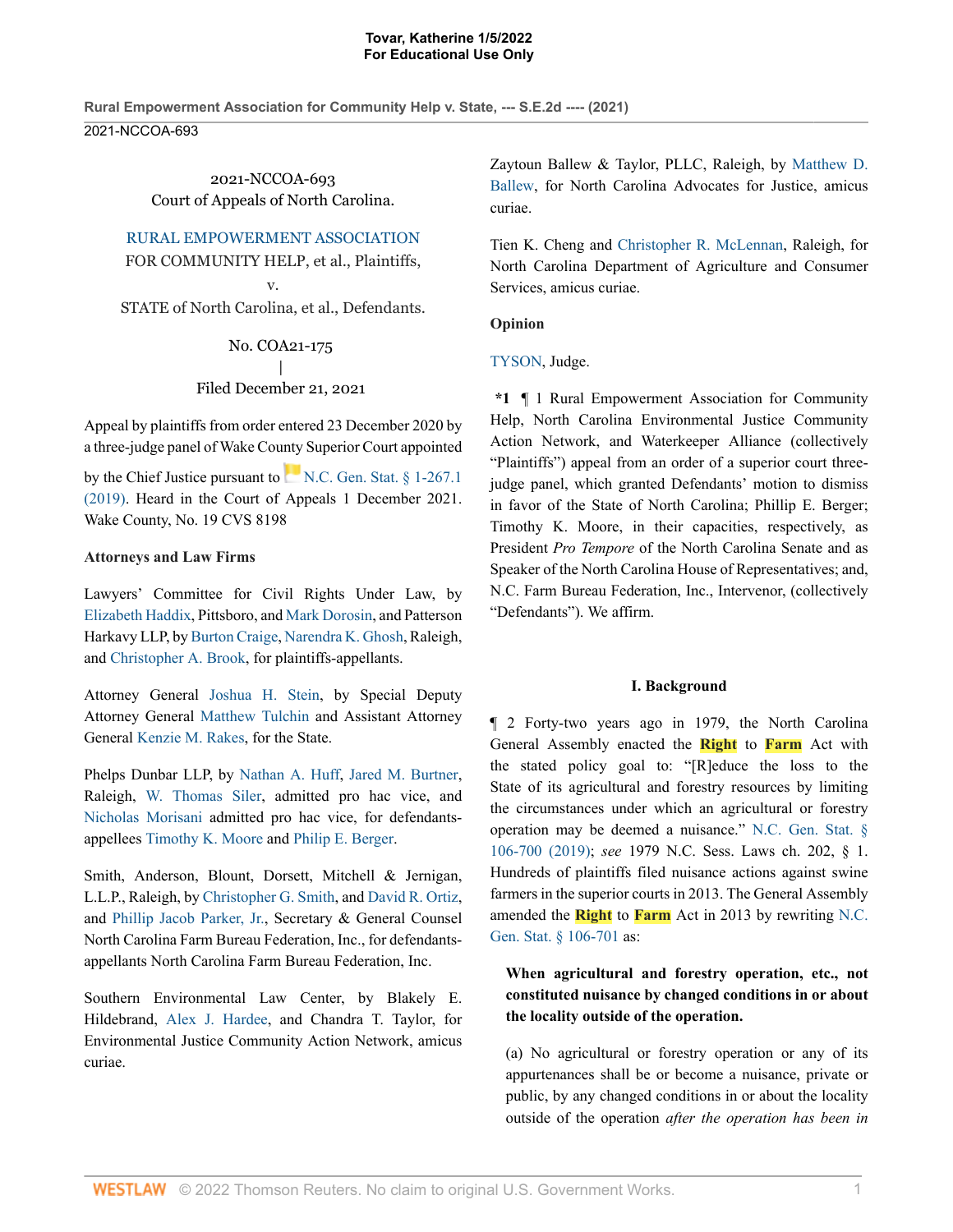**Rural Empowerment Association for Community Help v. State, --- S.E.2d ---- (2021)**

## 2021-NCCOA-693

*operation for more than one year, when such operation was not a nuisance at the time the operation began.*

(a1) The provisions of subsection (a) of this section shall not apply when the plaintiff demonstrates that the agricultural or forestry operation has undergone a fundamental change. A fundamental change to the operation does not include any of the following:

- (1) A change in ownership or size,
- (2) An interruption of farming for a period of no more than three years,
- (3) Participation in a government-sponsored agricultural program,
- (4) Employment of new technology,
- (5) A change in the type of agricultural or forestry product produced.

(a2) The provisions of subsection (a) of this section shall not apply whenever a nuisance results from the negligent or improper operation of any agricultural or forestry operation or its appurtenances.

(b) For the purposes of this Article, "agricultural operation" includes, without limitation, any facility for the production for commercial purposes of crops, livestock, poultry, livestock products, or poultry products.

(b1) For the purposes of this Article, "forestry operation" shall mean those activities involved in the growing, managing, and harvesting of trees.

(c) The provisions of subsection (a) shall not affect or defeat the right of any person, firm, or corporation to recover damages for any injuries or damages sustained by him on account of any pollution of, or change in condition of, the waters of any stream or on the account of any overflow of lands of any such person, firm, or corporation.

**\*2** (d) Any and all ordinances of any unit of local government now in effect or hereafter adopted that would make the operation of any such agricultural or forestry operation or its appurtenances a nuisance or providing for abatement thereof as a nuisance in the circumstance set forth in this section are and shall be null and void; provided, however, that the provisions of this subsection shall not

apply whenever a nuisance results from the negligent or improper operation of any such agricultural or forestry operation or any of its appurtenances. Provided further, that the provisions shall not apply whenever a nuisance results from an agricultural or forestry operation located within the corporate limits of any city at the time of enactment hereof.

(e) This section shall not be construed to invalidate any contracts heretofore made but insofar as contracts are concerned, it is only applicable to contracts and agreements to be made in the future.

(f) In a nuisance action against an agricultural or forestry operation, the court shall award costs and expenses, including reasonable attorneys' fees, to:

(1) The agricultural or forestry operation when the court finds the operation was not a nuisance and the nuisance action was frivolous or malicious; or

(2) The plaintiff when the court finds the agricultural or forestry operation was a nuisance and the operation asserted an affirmative defense in the nuisance action that was frivolous and malicious.

2013 N.C. Sess. Law 314, § 1 (emphasis supplied).

¶ 3 The plaintiffs refiled the nuisance actions in the United States District Court for the Eastern District of North Carolina ("federal district court") in 2014 and added Murphy-Brown, LLC as a defendant. Murphy-Brown is a wholly owned subsidiary of Smithfield Foods Corporation. Murphy-Brown sought to defend the suits before the federal district court under the **Right** to **Farm** Act. The federal district court held the **Right** to **Farm** Act did not apply. *See In re NC Swine Farm Nuisance Litig.*, No. 5:15-cv-00013-BR, 2017 WL 5178038, at \*4-5 (E.D.N.C. Nov. 8, 2017) (unpublished). The litigation in the federal district court without the **right** to **farm** defense resulted in five jury verdicts in favor of the plaintiffs.

¶ 4 In 2017 and 2018, the General Assembly again amended the **Right** to **Farm** Act. *See* An Act to Make Various Changes to the Agricultural Laws, 2018 N.C. Sess. Laws 113, § 10(a) ("S.B. 711"); An Act to Clarify the Remedies Available in Private Nuisance Actions Against Agricultural and Forestry Operations 2017 N.C. Sess. Laws 11 ("H.B. 467").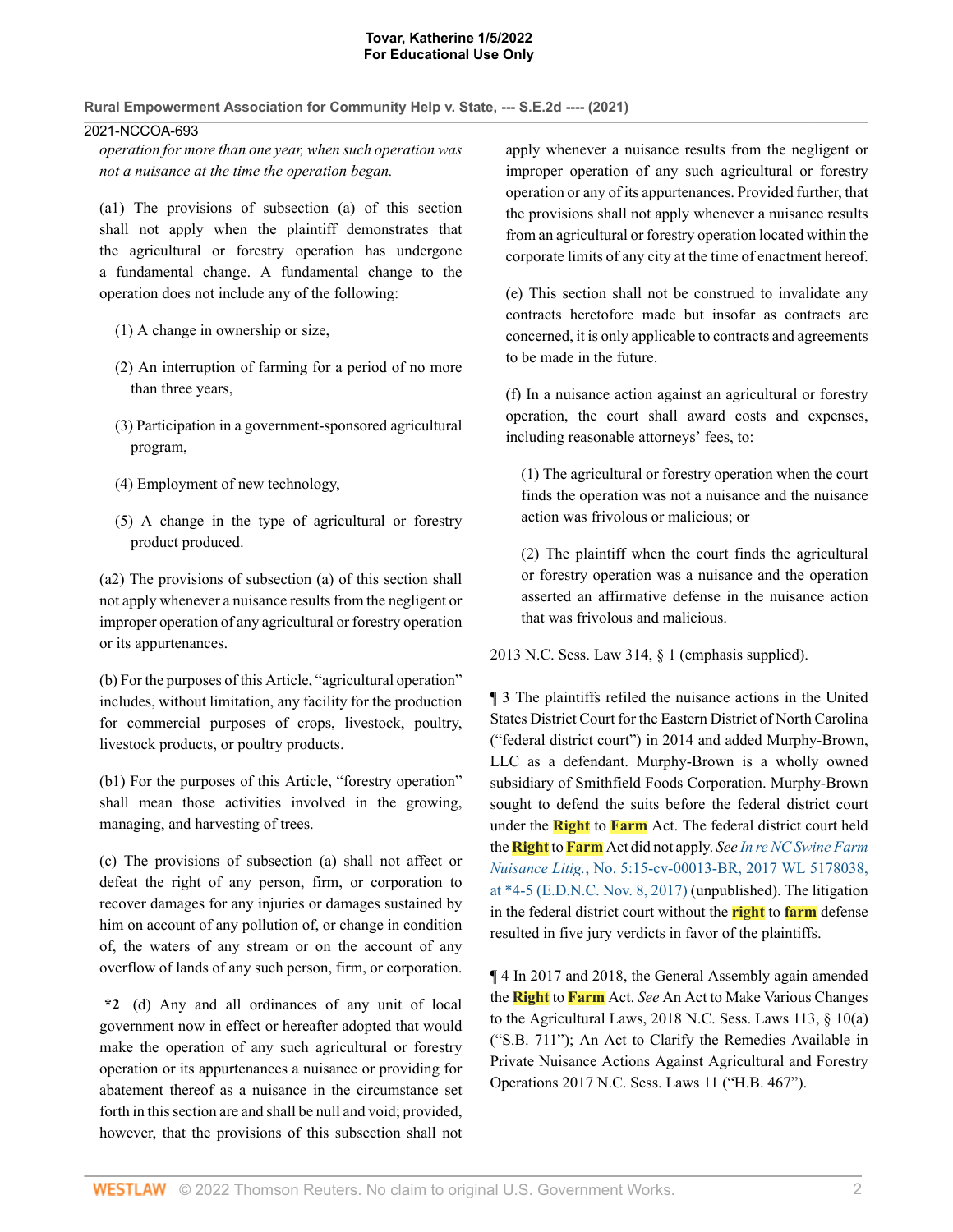**Rural Empowerment Association for Community Help v. State, --- S.E.2d ---- (2021)**

2021-NCCOA-693

¶ 5 S.B. 711 was codified as N.C. Gen. Stat. § 106-701, which provides:

(a) No nuisance action may be filed against an agricultural or forestry operation unless all of the following apply:

(1) The plaintiff is a legal possessor of the real property affected by the conditions alleged to be a nuisance.

(2) The real property affected by the conditions alleged to be a nuisance is located within one half-mile of the source of the activity or structure alleged to be a nuisance.

(3) The action is filed within one year of the establishment of the agricultural or forestry operation or within one year of the operation undergoing a fundamental change.

(a1) For the purposes of subsection (a) of this section, a fundamental change to the operation does not include any of the following:

(1) A change in ownership or size.

(2) An interruption of farming for a period of no more than three years.

(3) Participation in a government-sponsored agricultural program.

(4) Employment of new technology.

(5) A change in the type of agricultural or forestry product produced.

(b) For the purposes of this Article, "agricultural operation" includes, without limitation, any facility for the production for commercial purposes of crops, livestock, poultry, livestock products, or poultry products.

**\*3** (b1) For the purposes of this Article, "forestry operation" shall mean those activities involved in the growing, managing, and harvesting of trees.

(c) The provisions of subsection (a) shall not affect or defeat the right of any person, firm, or corporation to recover damages for any injuries or damages sustained by him on account of any pollution of, or change in condition of, the waters of any stream or on the account of any overflow of lands of any such person, firm, or corporation.

(d) Any and all ordinances of any unit of local government now in effect or hereafter adopted that would make the operation of any such agricultural or forestry operation or its appurtenances a nuisance or providing for abatement thereof as a nuisance in the circumstance set forth in this section are and shall be null and void. Provided, however, that the provisions shall not apply whenever a nuisance results from an agricultural or forestry operation located within the corporate limits of any city at the time of enactment hereof.

(e) This section shall not be construed to invalidate any contracts heretofore made but insofar as contracts are concerned, it is only applicable to contracts and agreements to be made in the future.

(f) In a nuisance action against an agricultural or forestry operation, the court shall award costs and expenses, including reasonable attorneys' fees, to:

(1)The agricultural or forestry operation when the court finds the operation was not a nuisance and the nuisance action was frivolous or malicious; or

(2)The plaintiff when the court finds the agricultural or forestry operation was a nuisance and the operation asserted an affirmative defense in the nuisance action that was frivolous and malicious.

# N.C. Gen. Stat. § 106-701 (2019).

 $\P$  6 H.B. 467 was codified as N.C. Gen. Stat. § 106-702, which provides:

# **Limitations on private nuisance actions against agricultural and forestry operations**

(a) The compensatory damages that may be awarded to a plaintiff for a private nuisance action where the alleged nuisance emanated from an agricultural or forestry operation shall be as follows:

(1) If the nuisance is a permanent nuisance, compensatory damages shall be measured by the reduction in the fair market value of the plaintiff's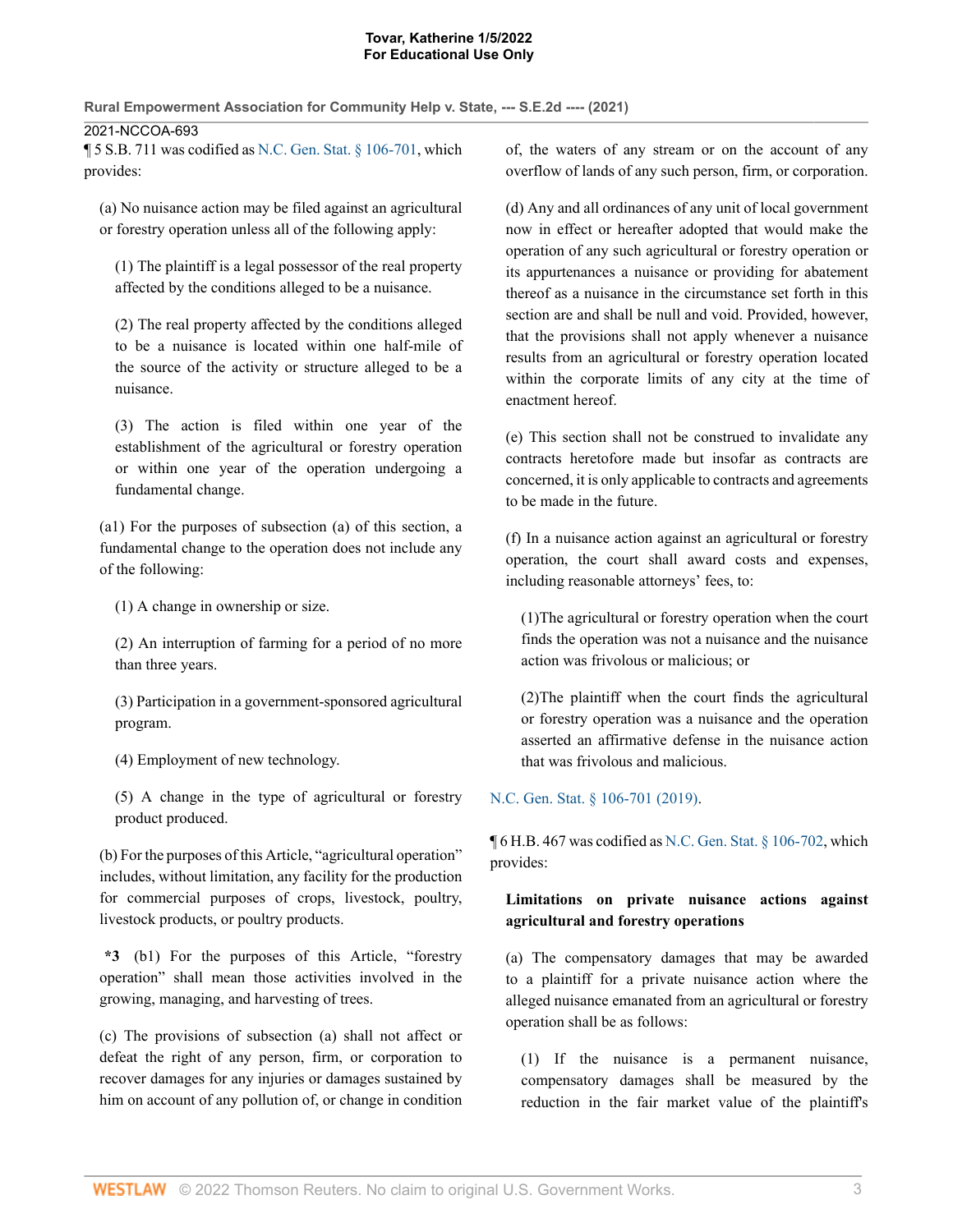**Rural Empowerment Association for Community Help v. State, --- S.E.2d ---- (2021)**

## 2021-NCCOA-693

property caused by the nuisance, but not to exceed the fair market value of the property.

(2) If the nuisance is a temporary nuisance, compensatory damages shall be limited to the diminution of the fair rental value of the plaintiff's property caused by the nuisance.

(a1) A plaintiff may not recover punitive damages for a private nuisance action where the alleged nuisance emanated from an agricultural or forestry operation that has not been subject to a criminal conviction or a civil enforcement action taken by a State or federal environmental regulatory agency pursuant to a notice of violation for the conduct alleged to be the source of the nuisance within the three years prior to the first act on which the nuisance action is based.

(b) If any plaintiff or plaintiff's successor in interest brings a subsequent private nuisance action against any agricultural or forestry operation, the combined recovery from all such actions shall not exceed the fair market value of the property at issue. This limitation applies regardless of whether the subsequent action or actions were brought against a different defendant than the preceding action or actions.

**\*4** (c) This Article applies to any private nuisance claim brought against any party based on that party's contractual or business relationship with an agricultural or forestry operation.

(d) This Article does not apply to any cause of action brought against an agricultural or forestry operation for negligence, trespass, personal injury, strict liability, or other cause of action for tort liability other than nuisance, nor does this Article prohibit or limit any request for injunctive relief that is otherwise available.

## N.C. Gen. Stat. § 106-702 (2019).

¶ 7 Plaintiffs' complaint was filed on 19 June 2019 and challenges the facial constitutionality of H.B. 467 and S.B. 711 (collectively "The Amendments"). Defendants moved to dismiss pursuant to N.C. Gen. Stat.  $\S$  1A-1, Rule 12(b)(6) (2019) on 1 October 2019. Plaintiffs moved for summary judgment under N.C. Gen. Stat. § 1A-1, Rule 56 (2019). The Wake County Superior Court transferred this case to a threejudge panel pursuant to N.C. Gen. Stat. § 1A-1, Rule 42(b)(4) (2019) and N.C. Gen. Stat.  $\frac{8}{1-267.1}$  (2019).

¶ 8 On 23 December 2020, the three-judge panel granted Defendants' Rule 12(b)(6) motion to dismiss and denied Plaintiffs' summary judgment motion. Plaintiffs appeal.

## **II. Jurisdiction**

¶ 9 This Court possesses jurisdiction pursuant to N.C. Gen. Stat. § 7A-27(b)(1) (2019).

## **III. Issue**

¶ 10 Plaintiffs argue the trial court erred by granting Defendants' Rule 12(b)(6) motion.

## **IV. Defendants' Rule 12(b)(6) Motion**

## **A. Standard of Review**

 $\P$  11 "A Rule 12(b)(6) motion tests the legal sufficiency of

the pleading." *Kemp v. Spivey*, 166 N.C. App. 456, 461, 602 S.E.2d 686, 690 (2004) (citation and quotation marks omitted). "When considering a [Rule] 12(b)(6) motion to dismiss, the trial court need only look to the face of the complaint to determine whether it reveals an insurmountable bar to plaintiff's recovery." *Carlisle v. Keith*, 169 N.C. App. 674, 681, 614 S.E.2d 542, 547 (2005) (citation and quotation marks omitted).

¶ 12 "On appeal from a motion to dismiss under Rule 12(b) (6) this Court reviews *de novo* whether, as a matter of law, the allegations of the complaint ... are sufficient to state a claim upon which relief may be granted[.]" *Christmas v. Cabarrus Cty.*, 192 N.C. App. 227, 231, 664 S.E.2d 649, 652 (2008) (ellipses in original) (citation and internal quotation marks omitted). This Court "consider[s] the allegations in the complaint [as] true, construe[s] the complaint liberally, and only reverse[s] the trial court's denial of a motion to dismiss if [the] plaintiff is entitled to no relief under any set of facts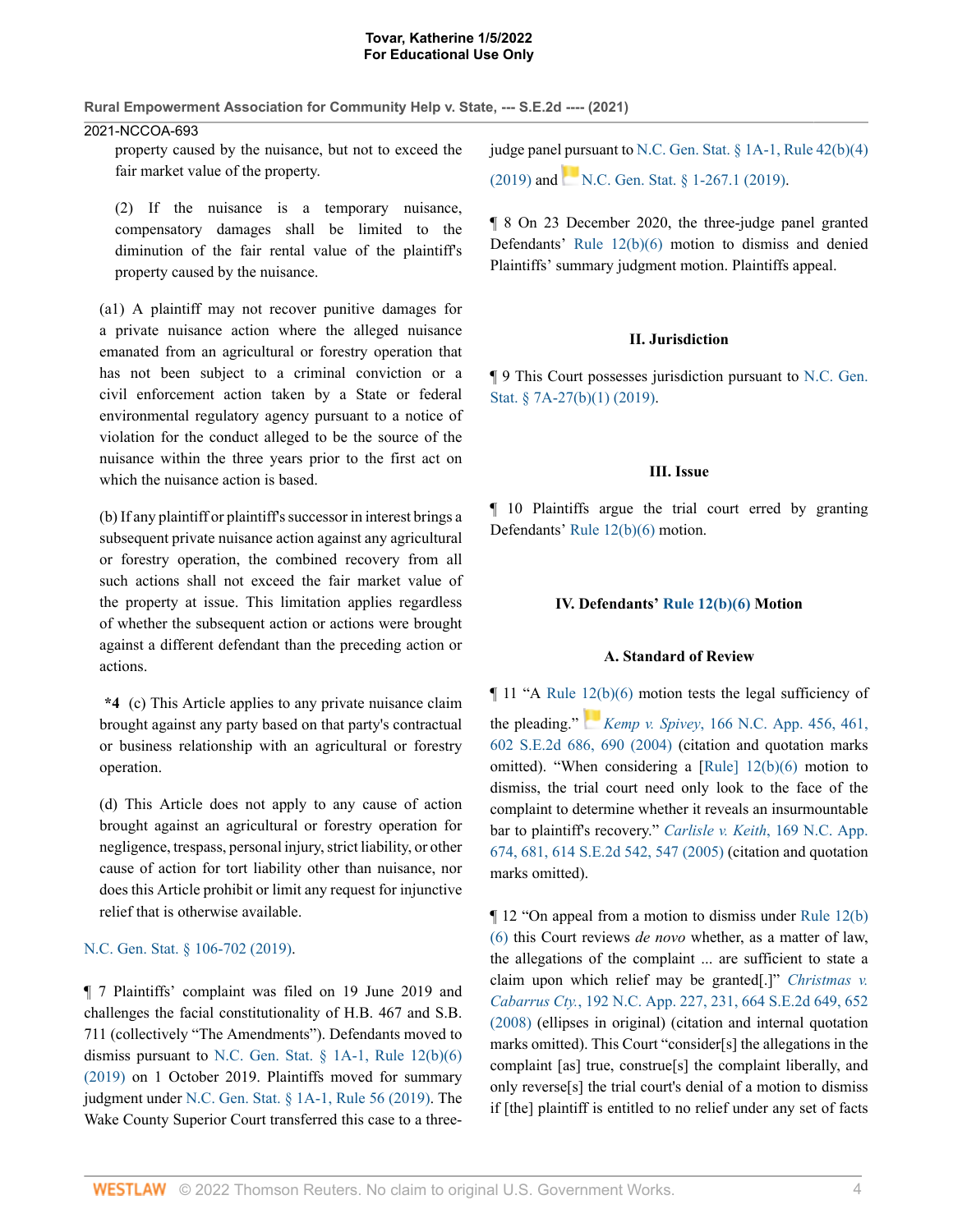**Rural Empowerment Association for Community Help v. State, --- S.E.2d ---- (2021)**

2021-NCCOA-693

which could be proven in support of the claim." *Id.* (citation omitted).

## **B. Facial Challenge**

¶ 13 "A facial challenge is an attack on a statute itself as opposed to a particular application." *City of Los Angeles v. Patel*, 576 U.S. 409, 443, 135 S.Ct. 2443, 192 L. Ed. 2d

435, 443 (2015). Facial challenges are "the most difficult

challenge to mount" successfully. *United States v. Salerno*, 481 U.S. 739, 745, 107 S.Ct. 2095, 95 L. Ed. 2d 697, 707 (1987). "In a facial challenge, the presumption is that the law is constitutional, and a court may not strike it down if it may be upheld on any reasonable ground." *Affordable Care, Inc. v. N.C. State Bd. of Dental Exam'rs*, 153 N.C. App. 527, 539, 571 S.E.2d 52, 61 (2002).

**\*5** ¶ 14 In a facial challenge, "a plaintiff must establish that a law is unconstitutional in all of its applications." *Patel*, 576 U.S. at 418, 135 S.Ct. 2443, 192 L. Ed. 2d at 445 (citation and internal quotation marks omitted). During oral argument, Plaintiffs' counsel conceded their complaint alleges only facial challenges and no as-applied allegations are asserted.

## **C. Private Property Rights under Law of the Land Clause**

¶ 15 Article I, Section 19 of the North Carolina Constitution, the Law of the Land Clause, provides, *inter alia*: "No person shall be taken, imprisoned, or disseized of his freehold, liberties, or privileges, or outlawed, or exiled, or in any manner deprived of his life, liberty, or property, but by the law of the land." N.C. Const. art I, § 19. The Law of the Land Clause has been held to be the equivalent of the Fourteenth Amendment's Due Process Clause in the Constitution of the United States. *See State v. Collins*, 169 N.C. 323, 324, 84 S.E. 1049, 1050 (1915). Plaintiffs argue H.B. 467 and S.B. 711 violate the Law of the Land Clause and assert the statutes facially exceed the scope of the State's police power.

¶ 16 "[A] decision of the United States Supreme Court interpreting the Due Process Clause is persuasive, though, not controlling, authority for interpretation of the Law of the Land Clause." *Evans v. Cowan*, 132 N.C. App. 1, 6, 510 S.E.2d 170, 174 (1999) (citation omitted). Our Supreme Court has expressly "reserved the right to grant Section 19 relief against unreasonable and arbitrary state statutes in circumstances where relief might not be attainable under the Fourteenth Amendment to the United States Constitution." *In re Meads*, 349 N.C. 656, 671, 509 S.E.2d 165, 175 (1998) (citation omitted).

¶ 17 In *A-S-P Associates v. City of Raleigh*, 298 N.C. 207, 214, 258 S.E.2d 444, 448-49 (1979), our Supreme Court articulated the analysis to be applied when examining due process challenges to governmental regulations of private property, which are claimed to be an invalid exercise of the State's police power. The Court held: "First, is the object of the legislation within the scope of the police power? Second, considering all the surrounding circumstances and particular facts of the case is the means by which the governmental

entity has chosen to regulate reasonable?" *Id.* (citation omitted).

¶ 18 Our Supreme Court examined the role of a court in *Responsible Citizens in Opposition to Flood Plain Ordinance v. City of Asheville*, 308 N.C. 255, 261, 302 S.E.2d 204, 208 (1983), to "determine[ ] whether the ends sought, *i.e.*, the object of the legislation, is within the scope of the power." The second prong is a two-part inquiry, requiring the court to determine: "(1) Is the statute in its application reasonably necessary to promote the accomplishment of a public good and (2) is the interference with the owner's right to use his property as he deems appropriate reasonable in degree?" *Id.* at 261-62, 302 S.E.2d at 208 (citation omitted).

¶ 19 Our State's long-asserted interest in promoting and preserving agriculture, forestry, horticulture, livestock, and animal husbandry activities and production within North Carolina clearly rests within the scope of the State's police power. "It is the declared policy of the State to conserve and protect and encourage the development and improvement of its agricultural land and forestland for the production of food, fiber, and other products." N.C. Gen. Stat. § 106-700. The first prong is met. *Responsible Citizens*, 308 N.C. at 261, 302 S.E.2d at 208.

**\*6** ¶ 20 Both parts of the second prong in *Responsible Citizens* are also met. H.B. 467 and S.B. 711 are intended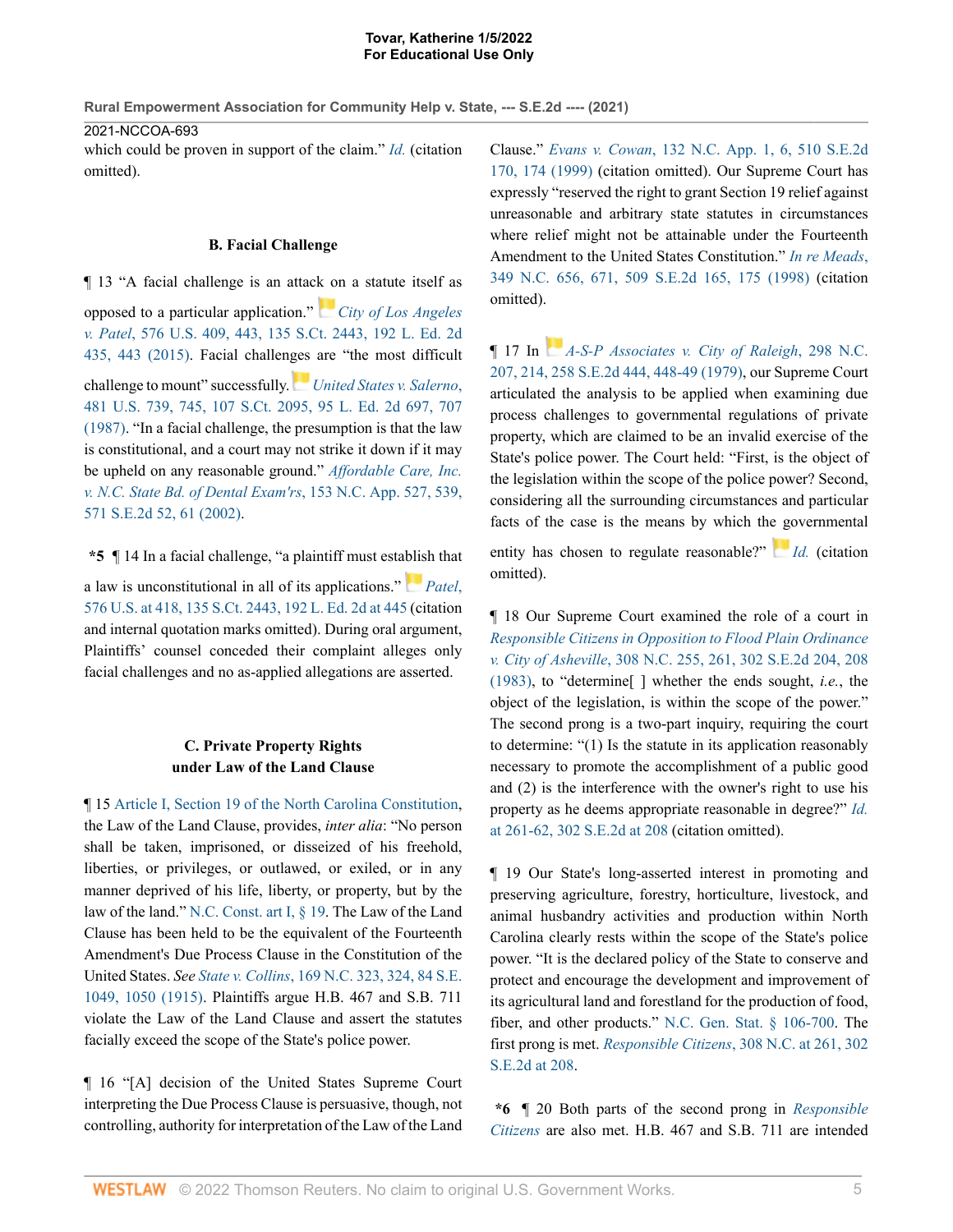**Rural Empowerment Association for Community Help v. State, --- S.E.2d ---- (2021)** 2021-NCCOA-693

to promote agricultural and forestry activities and production in North Carolina by defining and limiting nuisance claims from agricultural, forestry, and related operations. N.C. Gen. Stat. §§ 106-701, 702. "[W]ithin constitutional limits, it is the function of the Legislature, not of the courts, to determine the [public and] economic policy of the State and this Court may not properly declare a statute invalid merely because the

Court deems it economically unwise." *Bulova Watch Co. v. Brand Distributors*, 285 N.C. 467, 478, 206 S.E.2d 141, 149 (1974) (citations omitted).

¶ 21 The asserted and purported interference in the statute with the enjoyment of property is reasonable and clearly rests within the General Assembly's enumerated powers. By passage of an act with the signature of the Governor of North Carolina, the General Assembly can modify or amend the common law or amend, replace, or repeal a state statute. *See Pinkham v. Unborn Child. of Jather Pinkham*, 227 N.C. 72, 78, 40 S.E.2d 690, 694 (1946) ("It is said that no person has a vested right in a continuance of the common or statute law. It follows, generally speaking, a right created solely by the statute may be taken away by its repeal or by new legislation." (citation omitted)).

¶ 22 Limiting potential nuisance liability from agricultural, forestry, and related operations helps ensure the State's stated goal to protect agricultural activities in North Carolina and to encourage the availability and continued "production of food, fiber, and other products." N.C. Gen. Stat. § 106-700. Plaintiff's argument is overruled.

## **D. Fundamental Right to Property**

¶ 23 Plaintiffs assert the limitations imposed on a cause of action for nuisance violates their fundamental right to enjoy their property, citing *Kirby v. N.C. Dep't of Transp.*, 368 N.C. 847, 786 S.E.2d 919, 921 (2016). In *Kirby*, our Supreme Court held the North Carolina Department of Transportation's application of the Roadway Corridor Official Map Act (repealed 2019 N.C. Sess. Laws 35), which placed restrictions on the "plaintiffs' fundamental rights to improve, develop, and subdivide their property for an unlimited period of time[ ]" constituted "a taking of plaintiffs' elemental property rights by eminent domain." *Kirby*, 368 N.C. at 848, 786 S.E.2d at 921.

¶ 24 The Supreme Court of North Carolina has long recognized the right to the enjoyment of property and the right to judicial review. *See Bayard v. Singleton*, 1 N.C. (Mart.) 5, 9 (1787)*Bayard v. Singleton*, 1 N.C. (Mart.) 5, 9 (1787). Here, unlike *Kirby*, Plaintiffs' have not alleged an inverse condemnation has occurred or any other kind of governmental taking by eminent domain. Plaintiffs assert these statutes facially violates their prospective fundamental right to property, which we above hold are facially constitutional under the Law of the Land Clause and the Due Process clause. Plaintiffs' argument is overruled.

## **E. Local, Private, or Special Act**

¶ 25 Article II, section 24 of the North Carolina Constitution states: "The General Assembly shall not enact any local, private, or special act or resolution: ... Relating to health, sanitation, and the abatement of nuisances[.]" N.C. Const. art II, § 24. The North Carolina Constitution further provides: "The General Assembly *may enact general laws* regulating matters set out in this Section." *Id.* (emphasis supplied).

¶ 26 Plaintiffs argue the Amendments are private or special laws "relating to health, sanitation, and the abatement of nuisances" in violation of Article II, section 23 of the North Carolina Constitution. "A statute is either 'general' or 'local', there is no middle ground." *High Point Surplus Co. v. Pleasants*, 264 N.C. 650, 656, 142 S.E.2d 697, 702 (1965).

**\*7** ¶ 27 "[N]o exact rule or formula capable of constant application can be devised for determining in every case whether a law is local, private, or special or whether [it is] general." *McIntyre v. Clarkson*, 254 N.C. 510, 517, 119 S.E.2d 888, 893 (1961). Our Supreme Court has adopted the "reasonable classification" test from *McIntyre* to determine whether an act is private or special prohibited by Article II, section 24 or is a general law, which the General Assembly has the constitutional authority to enact. *See Id.* at 517-19, 119 S.E.2d at 893-99.

¶ 28 A special law is "made for individual cases[.]" *Id.* at 517, 119 S.E.2d at 893 (citation omitted). "A private law is one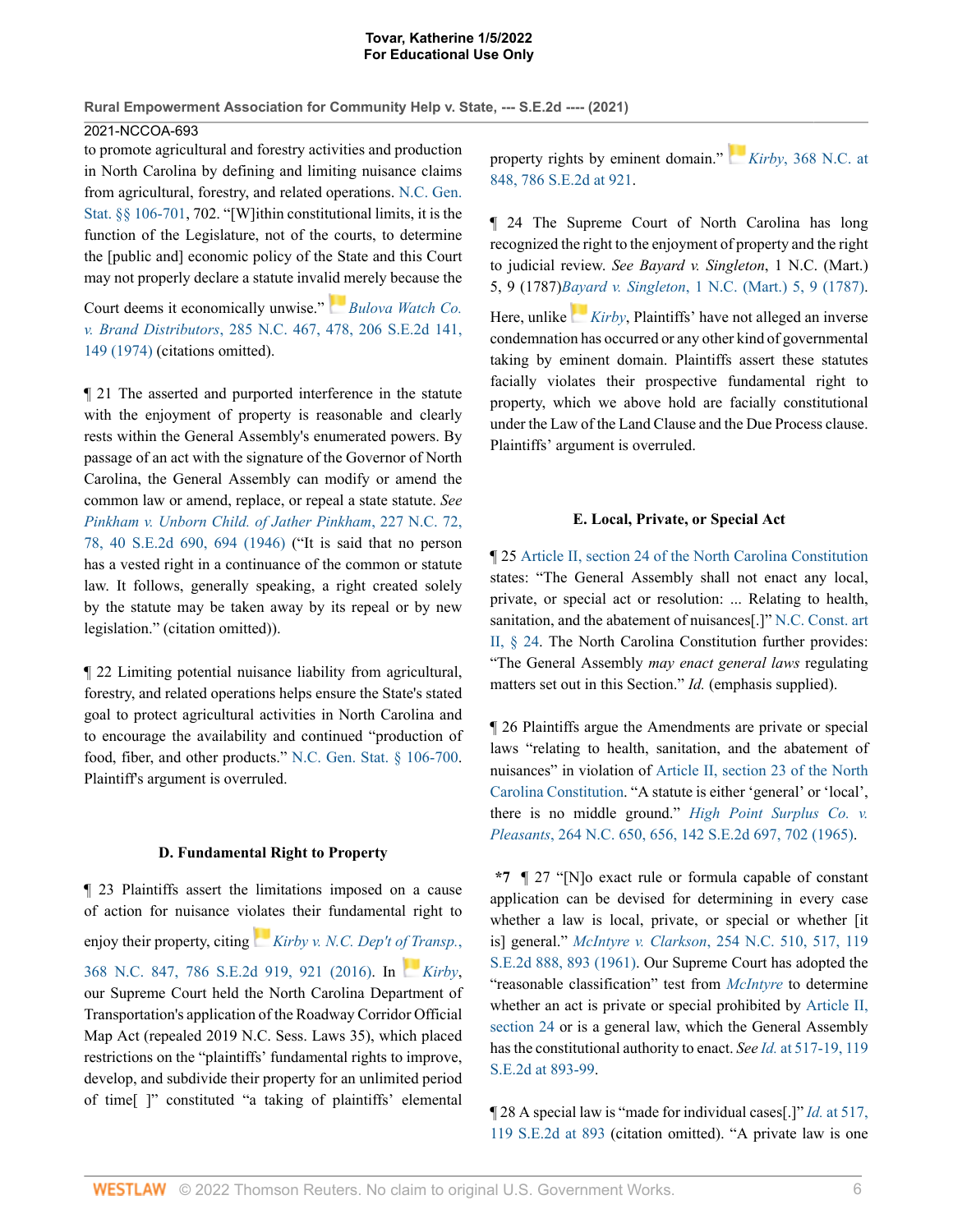**Rural Empowerment Association for Community Help v. State, --- S.E.2d ---- (2021)**

2021-NCCOA-693

which is confined to particular individuals, associations or corporations." *Id.* (citation omitted). While, "[g]eneral laws embrace the whole of a subject and are of common interest to the whole State." *Id.* (citation omitted). A law has general applicability, if:

> it applies to and operates uniformly on all the members of any class of persons, places or things requiring legislation peculiar to itself in matters covered by the law.... Classification must be reasonable and germane to the law. It must be based on a reasonable and tangible distinction and operate the same on all parts of the State under the same conditions and circumstances. Classification must not be discriminatory, arbitrary or capricious.

*High Point Surplus Co.*, 264 N.C. at 657, 142 S.E.2d at 702-03 (ellipses in original) (citation and internal quotation marks omitted).

¶ 29 While Plaintiffs assert the Amendments are private protections for the swine industry, the statutes are statewide laws of general applicability to "agricultural and forestry operation[s]." This distinction between agricultural and forestry industries and all other industries satisfies prong one. The second prong is satisfied because of the distinction between agricultural "production of food, fiber, and other products" and forestry and all other industries is germane to The Amendments' stated purpose to preserve and protect the agricultural and forestry activities and production. N.C. Gen. Stat. § 106-700. The Amendments seek to define and ameliorate the consequences that nuisance suits by remote parties pose prospectively to established and essential agricultural and forestry operations. *See id.* Finally, all members of the classifications of agricultural and forestry operations, subject to The Amendments' general terms and applicability, may invoke their protections against suit. *Id.* Plaintiffs' argument is overruled.

## **F. Right to Trial by Jury**

¶ 30 Article I, section 25 of the North Carolina Constitution provides: "In all controversies at law respecting property, the ancient mode of trial by jury is one of the best securities of the rights of the people, and shall remain sacred and inviolate." N.C. Const. art I, § 25. Plaintiffs argue H.B. 467, which partially limits a jury's ability to award traditional compensatory damages and limits the compensatory damages any successor-in-interest can seek in nuisance actions, removes from the jurors a determination respecting property in violation of Article I, section 25 of the North Carolina Constitution.

¶ 31 Our Supreme Court has long held: "the General Assembly is the policy-making agency of our government, and when it elects to legislate in respect to the subject matter of any common law rule, the statute supplants the common law rule and becomes the public policy of the State in respect to that particular matter." *McMichael v. Proctor*, 243 N.C. 479, 483, 91 S.E.2d 231, 234 (1956).

**\*8** ¶ 32 "The legislature has the power to define the circumstances under which a remedy is legally cognizable and those under which it is not." *Lamb v. Wedgewood South Corp.*, 308 N.C. 419, 444, 302 S.E.2d 868, 882 (1983). The prior iterations of the **Right** to **Farm** statute dating back to 1979 and with the enactment of H.B. 467, the General Assembly has modified the common law and statutory cause of actions for nuisance claims and relevant defenses. As with many other caps on compensation and remedies enacted in other areas of civil tort law, HB 467 did not impair nor abolish the right to a jury trial. Plaintiffs' argument is overruled.

## **V. Conclusion**

¶ 33 The trial court did not err in granting Defendants' Rule 12(b)(6) motion to dismiss. Plaintiffs' facial challenges in their complaint fails to state any legally valid cause of action. Plaintiffs have not met their burden to show no "reasonable ground" exists to support the Amendments. *See Affordable Care*, 153 N.C. App. at 539, 571 S.E.2d at 61.